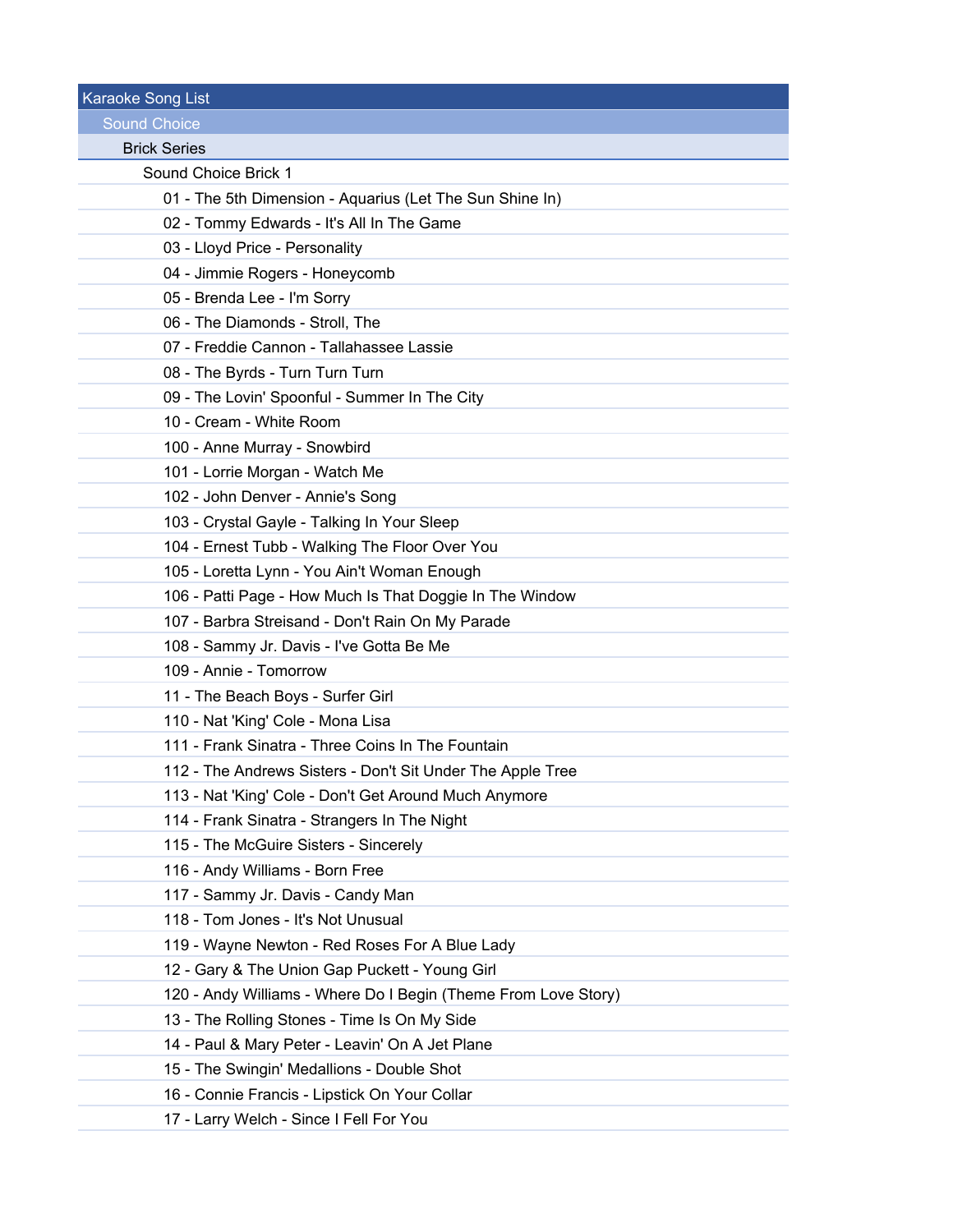| 18 - The Coasters - Searchin'                                   |  |
|-----------------------------------------------------------------|--|
| 19 - The Fleetwoods - Mr. Blue                                  |  |
| 20 - The Coasters - Poison Ivy                                  |  |
| 21 - The Mamas & The Papas - Monday, Monday                     |  |
| 22 - The Four Tops - Baby I Need Your Loving                    |  |
| 23 - Jackie DeShannon - What The World Needs Now Is Love        |  |
| 24 - Jay & The Americans - This Magic Moment                    |  |
| 25 - The Youngbloods - Get Together                             |  |
| 26 - Bobby Darin - Dreamlover                                   |  |
| 27 - Richie Valens - Donna                                      |  |
| 28 - The Classics IV - Spooky                                   |  |
| 29 - B.J. Thomas - Hooked On A Feeling                          |  |
| 30 - The Supremes - You Keep Me Hanging On                      |  |
| 31 - Creedence Clearwater Revival - Have You Ever Seen The Rain |  |
| 32 - Cyndi Lauper - Girls Just Wanna Have Fun                   |  |
| 33 - George Thorogood - Bad To The Bone                         |  |
| 34 - B. & Barry Gibb Streisand - Guilty                         |  |
| 35 - The O'Jays - Love Train                                    |  |
| 36 - Neil Diamond - Song Sung Blue                              |  |
| 37 - The 5th Dimension - One Less Bell To Answer                |  |
| 38 - Steely Dan - Rikki Don't Lose That Number                  |  |
| 39 - Billy Joel - She's Always A Woman To Me                    |  |
| 40 - James Taylor - Shower The People                           |  |
| 41 - Aerosmith - Dream On                                       |  |
| 42 - Madonna - Like A Virgin                                    |  |
| 43 - Joan & The Blackhearts Jett - I Love Rock 'n' Roll         |  |
| 44 - John Lennon - Just Like Starting Over                      |  |
| 45 - Simply Red - If You Don't Know Me By Now                   |  |
| 46 - B.J. Thomas - Rains Keep Fallin' On My Head                |  |
| 47 - The Captain & Tennille - Love Will Keep Us Together        |  |
| 48 - Three Dog Night - An Old Fashioned Love Song               |  |
| 49 - Blondie - Heart Of Glass                                   |  |
| 50 - Bob Seger - Against The Wind                               |  |
| 51 - Neil Diamond - Love On The Rocks                           |  |
| 52 - Elvin Bishop - Fooled Around & Fell In Love                |  |
| 53 - Tony & Dawn Orlando - Tie A Yellow Ribbon                  |  |
| 54 - The Carpenters - They Long To Be Close To You              |  |
| 55 - The Electric Light Orchestra - Don't Bring Me Down         |  |
| 56 - The Commodores - Three Times A Lady                        |  |
| 57 - Fleetwood Mac - Dreams                                     |  |
| 58 - Marvin Gaye - Sexual Healing                               |  |
| 59 - Tina Turner - What's Love Got To Do With It                |  |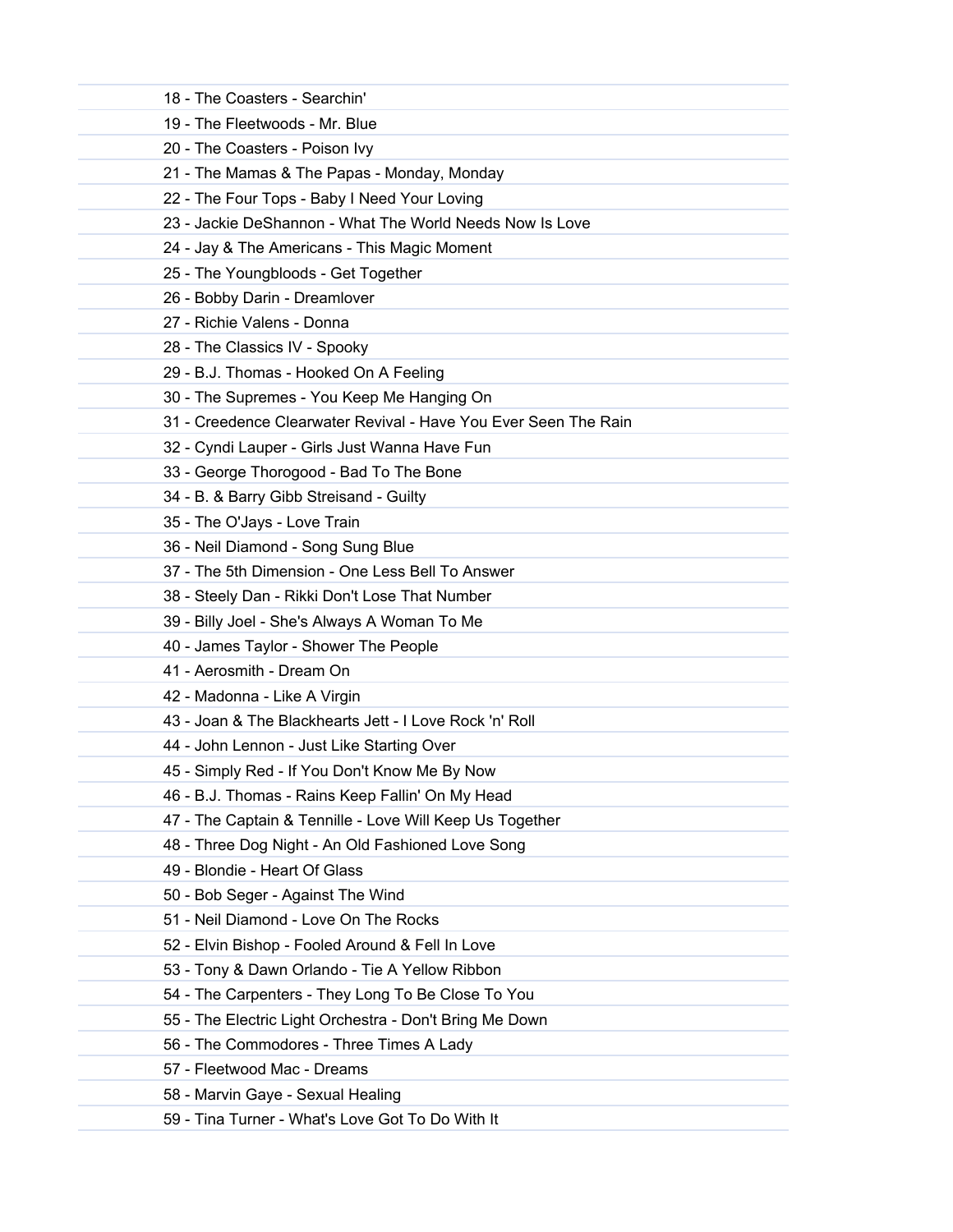| 60 - The Four Tops - Ain't No Woman                       |
|-----------------------------------------------------------|
| 61 - The Spinners - Could It Be I'm Falling In Love       |
| 62 - Bread - It Don't Matter To Me                        |
| 63 - The Doobie Brothers - China Grove                    |
| 64 - John Lennon - Woman                                  |
| 65 - The Commodores - Easy                                |
| 66 - Eric Clapton - I Shot The Sheriff                    |
| 67 - Boston - More Than A Feeling                         |
| 68 - The Four Seasons - December 1963 (Oh What A Night)   |
| 69 - Queen - We Are The Champions                         |
| 70 - Quarterflash - Harden My Heart                       |
| 71 - The Knack - My Sharona                               |
| 72 - America - Tin Man, The                               |
| 73 - ZZ Top - Gimme All Your Lovin'                       |
| 74 - Deniece Williams - Let's Hear It For The Boy         |
| 75 - The Beatles - Long And Winding Road, The             |
| 76 - John Denver - Take Me Home, Country Roads            |
| 77 - Johnny Cash - Daddy Sang Bass                        |
| 78 - Jimmy Dean - Big Bad John                            |
| 79 - Donna Fargo - Funny Face                             |
| 80 - Faron Young - Hello Walls                            |
| 81 - Johnny Cash - Folsom Prison Blues                    |
| 82 - The Judds - Let Me Tell You About Love               |
| 83 - Waylon Jennings - Luckenbach, Texas                  |
| 84 - Tanya Tucker - Down To My Last Tear                  |
| 85 - Willie Nelson - Blue Eyes Crying In The Rain         |
| 86 - The Judds - Have Mercy                               |
| 87 - Clint Black - Killin' Time                           |
| 88 - Hank Jr. Williams - Hey Good Lookin'                 |
| 89 - Dolly Parton - Here You Come Again                   |
| 90 - Charley Pride - Kiss An Angel Good Morning           |
| 91 - Tom T. Hall - Old Dogs Children & Watermelon Wine    |
| 92 - Charlie Rich - Most Beautiful Girl In The World, The |
| 93 - Ronnie McDowell - Older Women                        |
| 94 - Kenny Rogers - Crazy                                 |
| 95 - Johnny Cash - Ring Of Fire                           |
| 96 - Merle Haggard - Okie From Muskogee                   |
| 97 - George Jones - She Thinks I Still Care               |
| 98 - Ed Bruce - You're The Best Break This Old Heart Ever |
| 99 - Dottie West - Sometimes When We Touch                |
| Sound Choice Brick 2                                      |
| 01 - Anne Murray - Just Another Woman In Love             |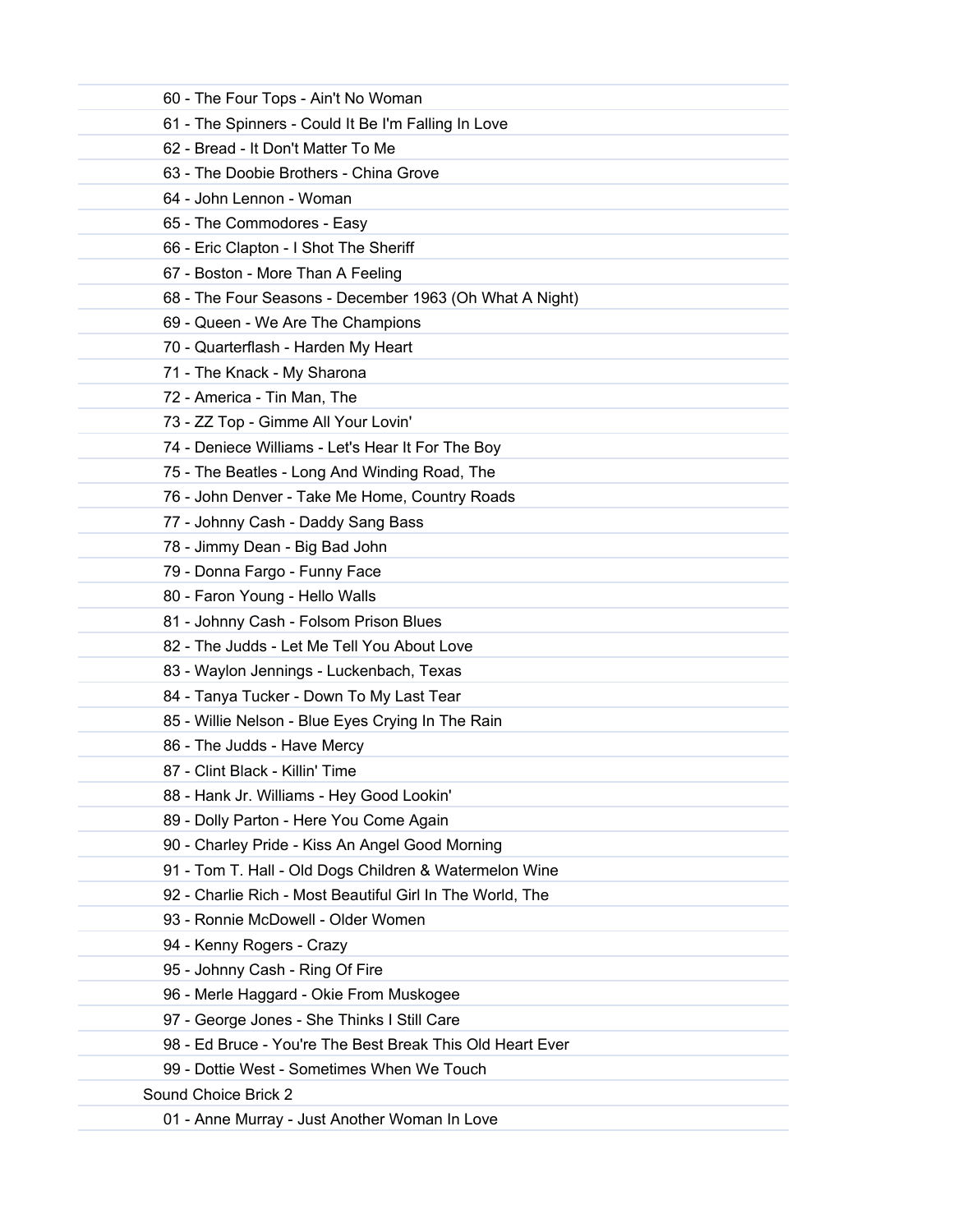| 02 - Anne Murray - I Just Fall In Love Again             |  |
|----------------------------------------------------------|--|
| 03 - Juice Newton - Queen Of Hearts                      |  |
| 04 - Patsy Cline - So Wrong                              |  |
| 05 - Don Williams - I Believe In You                     |  |
| 06 - John Denver - Rocky Mountain High                   |  |
| 07 - Hank Williams - I'm So Lonesome I Could Cry         |  |
| 08 - Freddie Fender - Wasted Days And Wasted Nights      |  |
| 09 - Don Gibson - Oh Lonesome Me                         |  |
| 10 - Johnny Preston - Running Bear                       |  |
| 100 - Van Morrison - Moondance                           |  |
| 101 - Jeff Healey Band - Angel Eyes                      |  |
| 102 - Elvis Costello - Alison                            |  |
| 103 - Atlantic Starr - Always                            |  |
| 104 - Bryan Adams - Summer Of '69                        |  |
| 105 - Standard - That's The Way (I Like It)              |  |
| 106 - Roberta Flack - Feel Like Makin' Love              |  |
| 107 - George Michael - Kissing A Fool                    |  |
| 108 - Bob Marley - Jammin'                               |  |
| 109 - Prince & Revolution - 9                            |  |
| 11 - Roger Miller - Dang Me                              |  |
| 110 - Kool & The Gang - Ladies Night                     |  |
| 111 - Led Zeppelin - Rock And Roll                       |  |
| 112 - Dire Straits - Sultans Of Swing                    |  |
| 113 - Expose - I'll Never Get Over You (Getting Over Me) |  |
| 114 - Berlin - Take My Breath Away                       |  |
| 115 - Blondie - Tide Is High                             |  |
| 116 - 4 Non Blondes - What's Up                          |  |
| 117 - Madonna - Vogue                                    |  |
| 118 - Chris Isaak - Wicked Game                          |  |
| 119 - Marky Mark And The Funky Bunch - Good Vibrations   |  |
| 12 - Merle Haggard - Mama Tried                          |  |
| 120 - Clash - Should I Stay Or Should I Go?              |  |
| 13 - Johnny Lee - Lookin' For Love                       |  |
| 14 - Ronnie Milsap - It Was Almost Like A Song           |  |
| 15 - Glen Campbell - By The Time I Get To Phoenix        |  |
| 16 - Peggy Lee - Come Rain Or Come Shine                 |  |
| 17 - Barbra Streisand - Way We Were                      |  |
| 18 - Frank Sinatra - Witchcraft                          |  |
| 19 - Mills Brothers - Till Then                          |  |
| 20 - Don Ho - Tiny Bubbles                               |  |
| 21 - Al Martino - Spanish Eyes                           |  |
| 22 - Gene Kelly - Singin' In The Rain                    |  |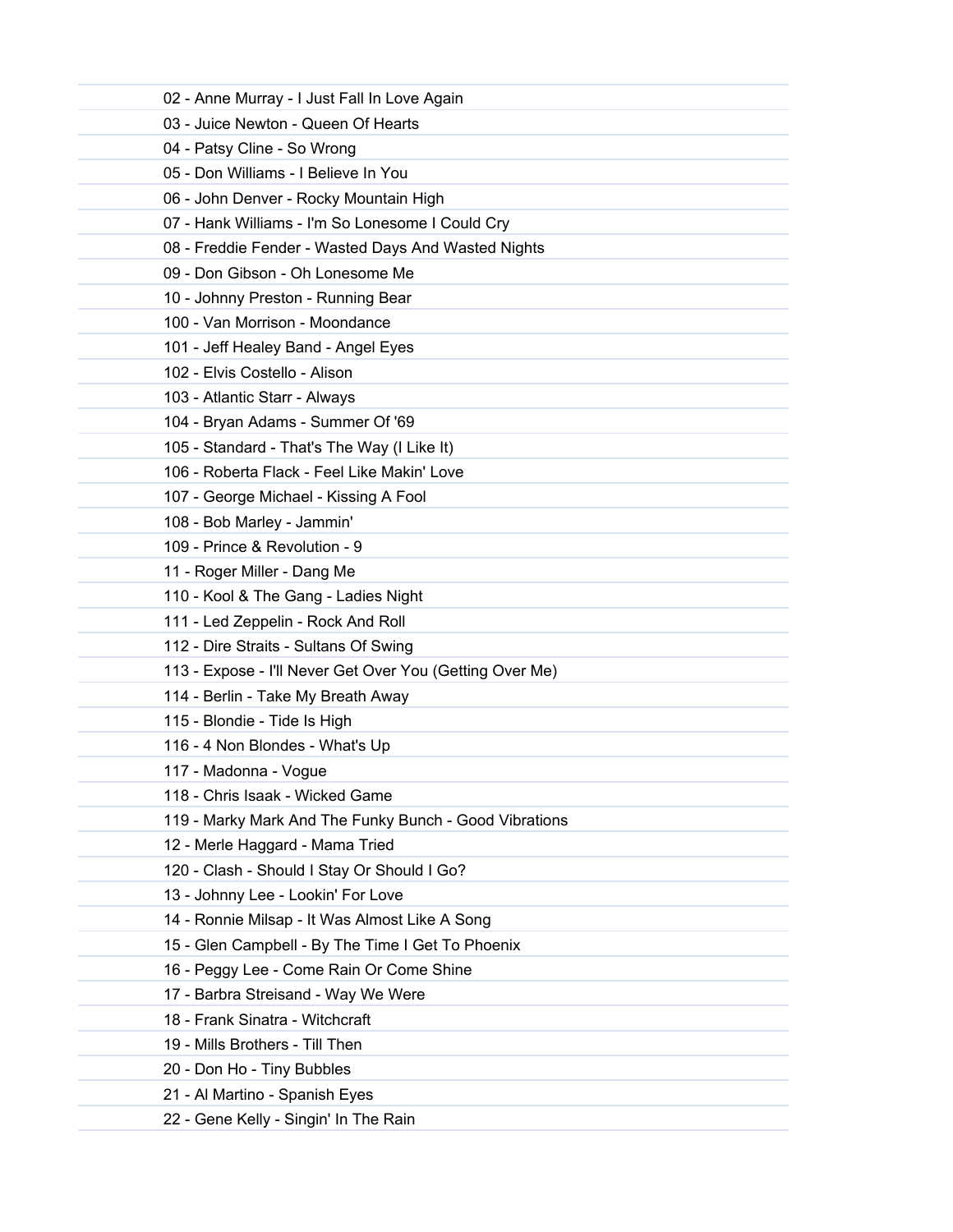| 23 - Dean Martin - You're Nobody 'Til Somebody Loves You               |
|------------------------------------------------------------------------|
| 24 - Johnny Mathis - Wonderful! Wonderful!                             |
| 25 - Engelbert Humperdinck - Last Waltz                                |
| 26 - Frank Sinatra - All Of Me                                         |
| 27 - Barbra Streisand - People                                         |
| 28 - Billy Stewart - Summertime                                        |
| 29 - Traditional - Goodnight Irene                                     |
| 30 - Herb Alpert - This Guy's In Love With You                         |
| 31 - Neil Sedaka - Breaking Up Is Hard To Do                           |
| 32 - Gary Lewis & The Playboys - This Diamond Ring                     |
| 33 - Diamonds - Little Darlin'                                         |
| 34 - Frankie Avalon - Venus                                            |
| 35 - Bobby Rydell - Wild One                                           |
| 36 - Sonny & Cher - Beat Goes On                                       |
| 37 - Skyliners - Since I Don't Have You                                |
| 38 - Connie Francis - Everybody's Somebody's Fool                      |
| 39 - Herman's Hermits - I'm Henry The Viii, I Am                       |
| 40 - Ricky Nelson - Hello Mary Lou                                     |
| 41 - Terry Stafford - Suspicion                                        |
| 42 - Aretha Franklin - Think                                           |
| 43 - Chiffons - One Fine Day                                           |
| 44 - Judy Collins - Both Sides Now                                     |
| 45 - Jay & The Americans - Come A Little Bit Closer                    |
| 46 - Elton John - Don't Let The Sun Go Down On Me                      |
| 47 - Major Harris - Love Won't Let Me Wait                             |
| 48 - Abba - Dancing Queen                                              |
| 49 - Styx - Babe                                                       |
| 50 - Bread - If                                                        |
| 51 - Michael Jackson - Billie Jean                                     |
| 52 - Modern English - I Melt With You                                  |
| 53 - Luther Ingram - (If Loving You Is Wrong) I Don't Want To Be Right |
| 54 - Al Wilson - Show And Tell                                         |
| 55 - Marvin Gaye - Let's Get It On                                     |
| 56 - Prince - Purple Rain                                              |
| 57 - Toni Basil - Mickey                                               |
| 58 - Rick James - Super Freak                                          |
| 59 - Soft Cell - Tainted Love                                          |
| 60 - Billy Joel - It's Still Rock & Roll To Me                         |
| 61 - Delfonics - La-La Means I Love You                                |
| 62 - Linda Ronstadt - Different Drum                                   |
| 63 - Coasters - Young Blood                                            |
| 64 - Band - Weight                                                     |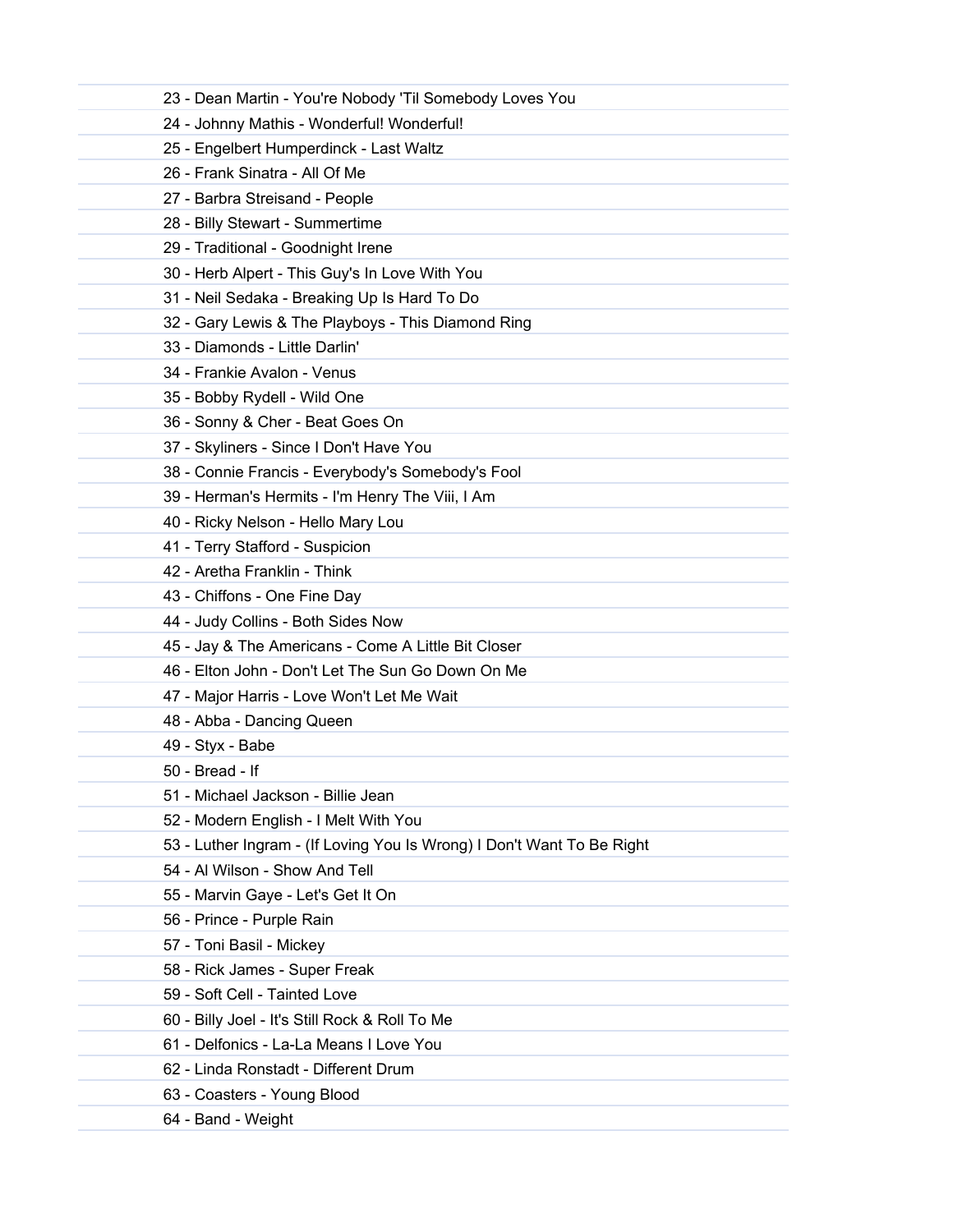| 65 - Beatles - She Loves You                     |
|--------------------------------------------------|
| 66 - Archies - Sugar, Sugar                      |
| 67 - Mccoys - Hang On Sloopy                     |
| 68 - Zombies - Time Of The Season                |
| 69 - Sweat & Tears Blood - And When I Die        |
| 70 - Fontella Bass - Rescue Me                   |
| 71 - Dave Clark Five - Because                   |
| 72 - Beatles - Help!                             |
| 73 - Beatles - Birthday                          |
| 74 - Bobbie Gentry - Ode To Billie Joe           |
| 75 - Grass Roots - Midnight Confessions          |
| 76 - Hank Williams - Jambalaya (On The Bayou)    |
| 77 - Eddie Rabbitt - I Love A Rainy Night        |
| 78 - Clint Black & Wynonna Judd - Bad Goodbye, A |
| 79 - Hank Snow - I'm Movin' On                   |
| 80 - Don Williams - Tulsa Time                   |
| 81 - Jim Reeves - He'll Have To Go               |
| 82 - Eddy Arnold - You Don't Know Me             |
| 83 - Marty Robbins - My Woman, My Woman, My Wife |
| 84 - Buck Owens - Act Naturally                  |
| 85 - Nitty Gritty Dirt Band - Mr. Bojangles      |
| 86 - Jeanne Pruett - Satin Sheets                |
| 87 - Willie Nelson - All Of Me                   |
| 88 - Ronnie Milsap - Any Day Now                 |
| 89 - Terri Gibbs - Somebody's Knockin'           |
| 90 - Ray Price - Heartaches By The Number        |
| 91 - Celine Dion - Because You Loved Me          |
| 92 - Commodores - Brick House                    |
| 93 - Fabulous Thunderbirds - Tuff Enuff          |
| 94 - Stevie Wonder - Sir Duke                    |
| 95 - Swv - Weak                                  |
| 96 - Los Del Rio - Macarena                      |
| 97 - Carpenters - We've Only Just Begun          |
| 98 - Taylor Dayne - Love Will Lead You Back      |
| 99 - Sinead O'connor - Nothing Compares 2 U      |
| Sound Choice Brick 3                             |
| 01 - Barbra Streisand - My Heart Belongs To Me   |
| 02 - Natalie Cole - Inseparable                  |
| 03 - Cher - Half-Breed                           |
| 04 - Nicolette Larson - Lotta Love               |
| 05 - Freda Payne - Band Of Gold                  |
| 06 - Sheena Easton - When He Shines              |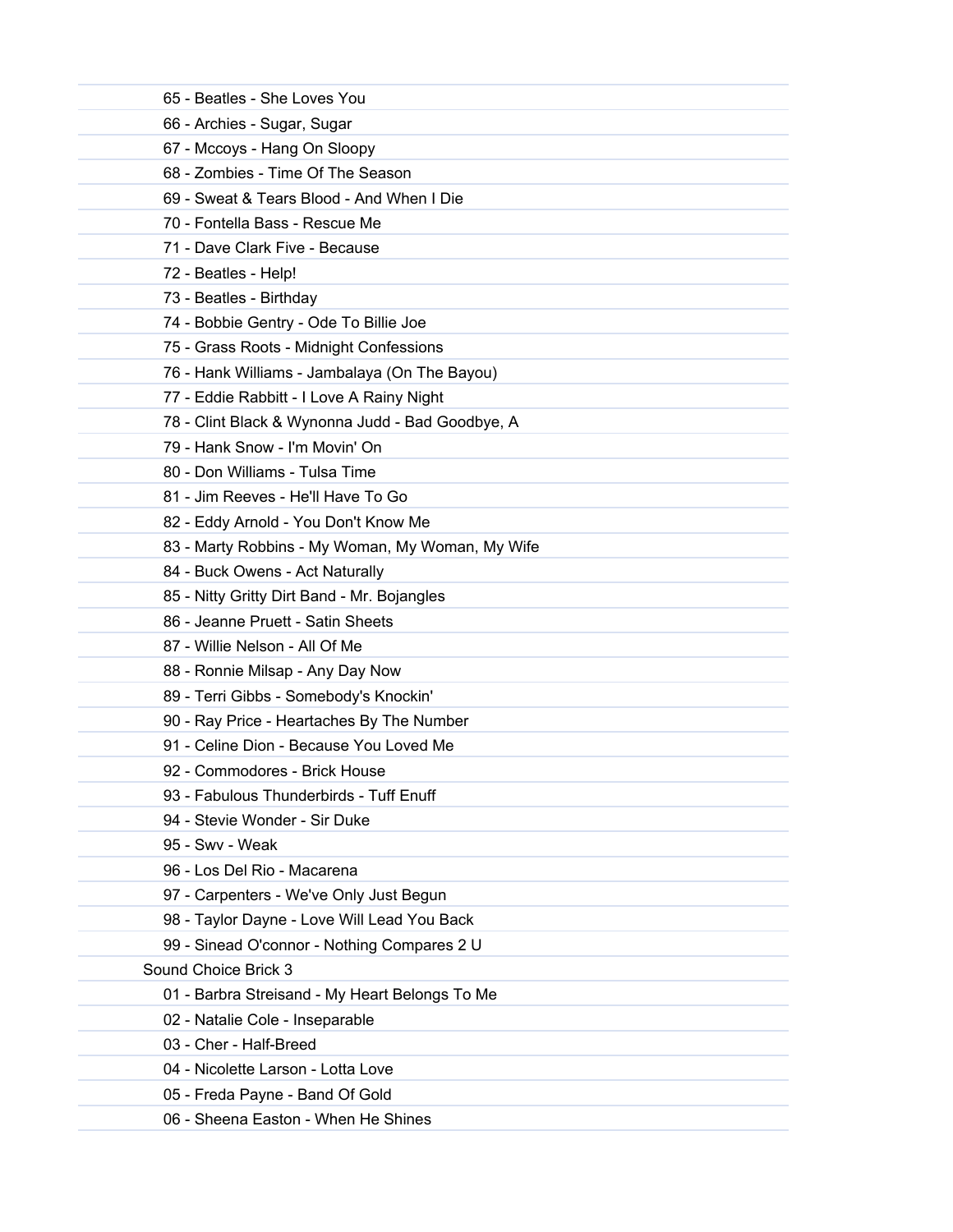| 07 - Jody Watley - Looking For A New Love                      |
|----------------------------------------------------------------|
| 08 - Rita Coolidge - Your Love Has Lifted Me Higher And Higher |
| 09 - Maria Muldaur - Midnight At The Oasis                     |
| 10 - Jean Knight - Mr. Big Stuff                               |
| 100 - Fred Astaire - Cheek To Cheek                            |
| 101 - Doris Day - Secret Love                                  |
| 102 - Johnny Mathis - Misty                                    |
| 103 - Patti Page - Steam Heat                                  |
| 104 - Ella Fitzgerald - A-Tisket, A-Tasket                     |
| 105 - Judy Garland - Man That Got Away                         |
| 106 - Zager & Evans - In The Year 2525 (Exordium & Terminus)   |
| 107 - Dionne Warwick - Trains And Boats And Planes             |
| 108 - Tony Bennett - Because Of You                            |
| 109 - Paul Anka - Puppy Love                                   |
| 11 - Fleetwood Mac - Landslide                                 |
| 110 - Doris Day - Guy Is A Guy, A                              |
| 111 - George Harrison - My Sweet Lord                          |
| 112 - U2 - With Or Without You                                 |
| 113 - Barry Mann - Who Put The Bomp (In The Bomp, Bomp, Bomp)  |
| 114 - Four Aces - Love Is A Many Splendored Thing              |
| 115 - Byrds - Mr. Tambourine Man                               |
| 116 - Dave Clark Five - Over And Over                          |
| 117 - A Taste Of Honey - Sukiyaki                              |
| 118 - Pointer Sisters - He's So Shy                            |
| 119 - Jimmy Gilmer & The Fireballs - Sugar Shack               |
| 12 - Christopher Cross - Sailing                               |
| 120 - Dusty Springfield - You Don't Have To Say You Love Me    |
| 13 - Santana - Evil Ways                                       |
| 14 - James Taylor - Fire And Rain                              |
| 15 - Thelma Houston - Don't Leave Me This Way                  |
| 16 - AC/DC - You Shook Me All Night Long                       |
| 17 - Jackson 5 - I Want You Back                               |
| 18 - Bryan Adams - Run To You                                  |
| 19 - Edwin Starr - War                                         |
| 20 - Tracy Chapman - Fast Car                                  |
| 21 - Cat Stevens - Peace Train                                 |
| 22 - Adam Ant - Goody Two Shoes                                |
| 23 - Lobo - Me And You And A Dog Named Boo                     |
| 24 - Grass Roots - Sooner Or Later                             |
| 25 - John Cougar Mellencamp - Authority Song                   |
| 26 - Bon Jovi - Bad Medicine                                   |
| 27 - Elton John - Honky Cat                                    |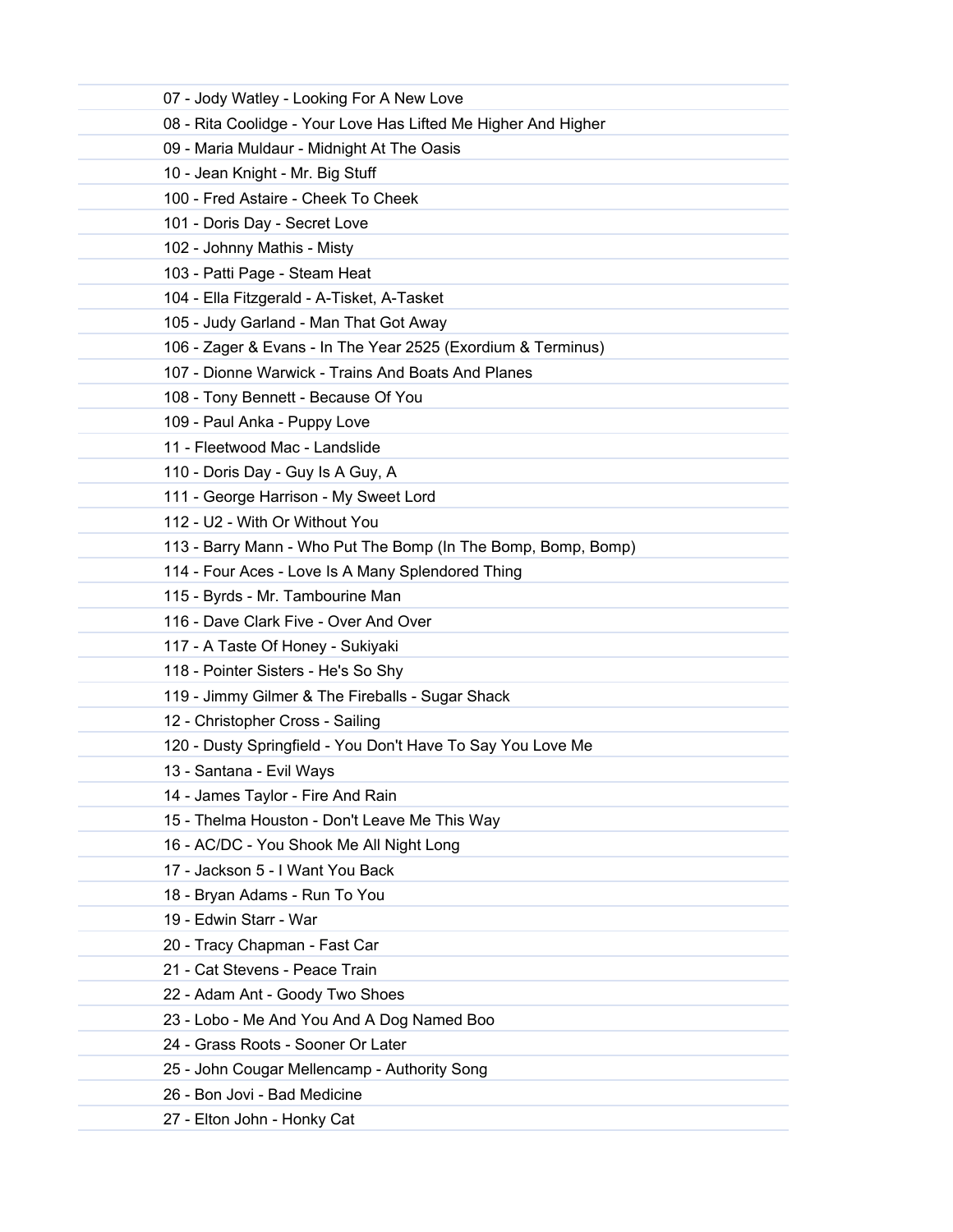| 28 - Hues Corporation - Rock The Boat                                                  |
|----------------------------------------------------------------------------------------|
| 29 - Diana Ross - Love Hangover                                                        |
| 30 - Mungo Jerry - In The Summertime                                                   |
| 31 - John - If You Love Me (Let Me Know) - Olivia Newton                               |
| 32 - Howard Jones - No One Is To Blame                                                 |
| 33 - Heart - These Dreams                                                              |
| 34 - Pat Benatar - Fire And Ice                                                        |
| 35 - Linda Ronstadt - Ooh Baby Baby                                                    |
| 36 - Carly Simon - You Belong To Me                                                    |
| 37 - Carpenters - Yesterday Once More                                                  |
| 38 - Gladys Knight & The Pips - Neither One Of Us (Wants To Be The First To Say Goodby |
| 39 - Gloria Gaynor - Never Can Say Goodbye                                             |
| 40 - Sade - Your Love Is King                                                          |
| 41 - Labelle - Lady Marmalade                                                          |
| 42 - Mr. Mister - Broken Wings                                                         |
| 43 - Sting - We'll Be Together                                                         |
| 44 - Vickie Sue Robinson - Turn The Beat Around                                        |
| 45 - Michael Jackson - Way You Make Me Feel                                            |
| 46 - Kitty Kallen - Little Things Mean A Lot                                           |
| 47 - Beach Boys - Good Vibrations                                                      |
| 48 - Chuck Berry - School Days                                                         |
| 49 - Association - Windy                                                               |
| 50 - Box Tops - Cry Like A Baby                                                        |
| 51 - Brian Hyland - Sealed With A Kiss                                                 |
| 52 - Pat Boone - Love Letters In The Sand                                              |
| 53 - Blood, Sweat & Tears - You've Made Me So Very Happy                               |
| 54 - Bobby Darin - If I Were A Carpenter                                               |
| 55 - Gary U.S. Bonds - Quarter To Three                                                |
| 56 - Monkees - I'm A Believer                                                          |
| 57 - Tommy Roe - Sheila                                                                |
| 58 - Dion - Ruby Baby                                                                  |
| 59 - Drifters - On Broadway                                                            |
| 60 - Carla Thomas - Gee Whiz (Look At His Eyes)                                        |
| 61 - Forester Sisters - I Fell In Love Again Last Night                                |
| 62 - Kenny Rogers - Coward Of The County                                               |
| 63 - John Conlee - Common Man                                                          |
| 64 - Don Williams - Amanda                                                             |
| 65 - George Strait - Unwound                                                           |
| 66 - Glen Campbell - Rhinestone Cowboy                                                 |
| 67 - Tanya Tucker - Blood Red And Goin' Down                                           |
| 68 - Garth Brooks - Much Too Young (To Feel This Damn Old)                             |
| 69 - Hank Williams, Jr. - Gonna Go Huntin' Tonight                                     |
|                                                                                        |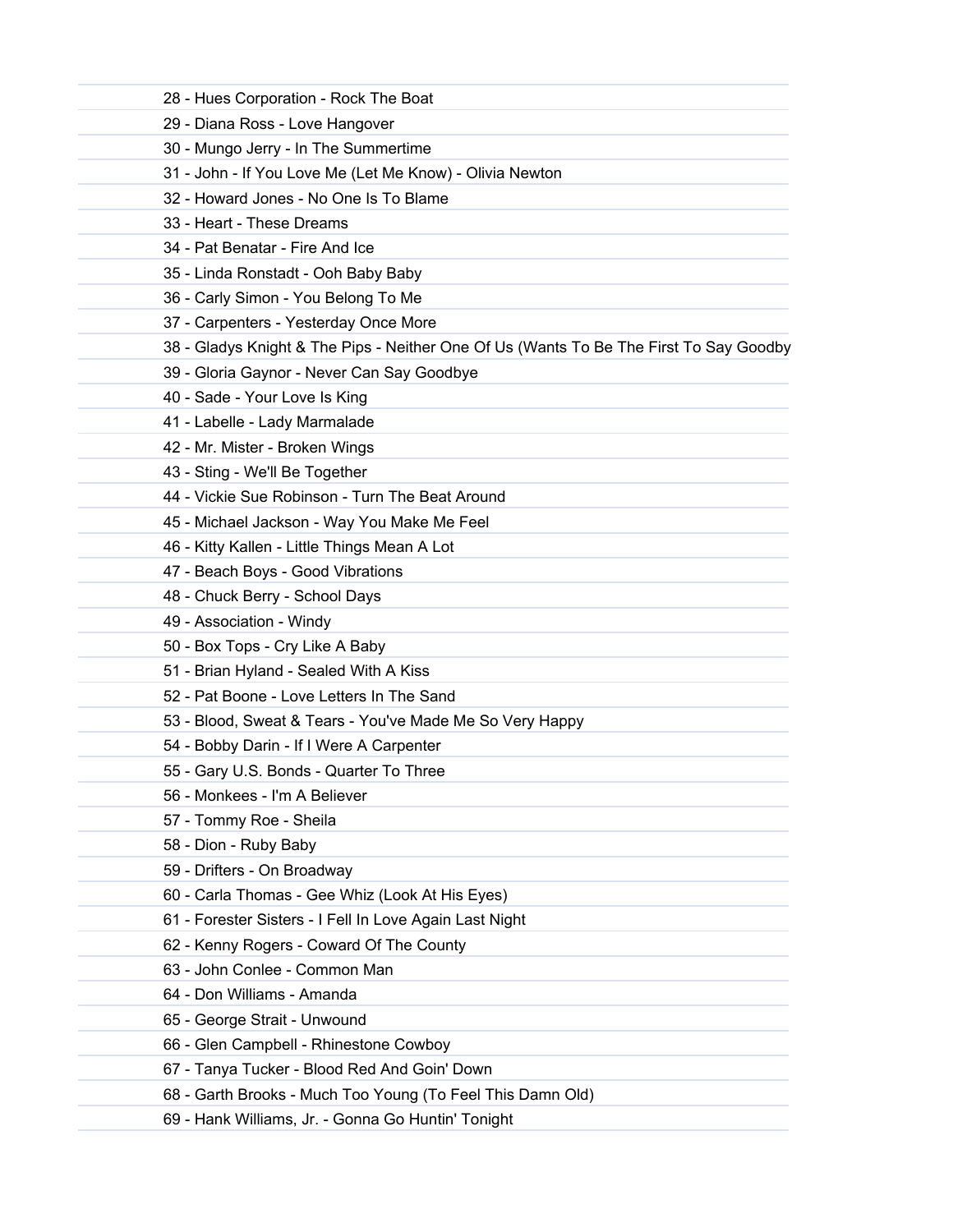| 70 - Dolly Parton - Two Doors Down                        |
|-----------------------------------------------------------|
| 71 - Dwight Yoakam - I Sang Dixie                         |
| 72 - Waylon Jennings - Clyde                              |
| 73 - Reba Mcentire - Just A Little Love                   |
| 74 - Hank Williams, Jr. - Stoned At The Jukebox           |
| 75 - Highway 101 - Whiskey, If You Were A Woman           |
| 76 - John Denver - Thank God I'm A Country Boy            |
| 77 - Mark Chesnutt - Your Love Is A Miracle               |
| 78 - Eddie Rabbitt - Step By Step                         |
| 79 - Dan Seals - Bop                                      |
| 80 - Judds - Young Love                                   |
| 81 - Reba Mcentire - Rumor Has It                         |
| 82 - Randy Travis - Deeper Than The Holler                |
| 83 - George Strait - Does Fort Worth Ever Cross Your Mind |
| 84 - Shenandoah - Church On Cumberland Road               |
| 85 - Dave Dudley - Six Days On The Road                   |
| 86 - Alabama - High Cotton                                |
| 87 - Dolly - Jolene                                       |
| 88 - Michael Martin Murphey - What's Forever For          |
| 89 - Dwight Yoakam - Streets Of Bakersfield               |
| 90 - Aaron Tippin - You've Got To Stand For Something     |
| 91 - Frank Sinatra - I Get A Kick Out Of You              |
| 92 - Frank Sinatra - Lady Is A Tramp                      |
| 93 - Jimmy Durante - As Time Goes By                      |
| 94 - Sammy Davis, Jr. - Mr. Bojangles                     |
| 95 - Rosemary Clooney - Hey There                         |
| 96 - Tony Bennett - Rags To Riches                        |
| 97 - Bing Crosby - Swinging On A Star                     |
| 98 - Dean Martin - Memories Are Made Of This              |
| 99 - Andrews Sisters - Lullaby Of Broadway                |
| Sound Choice Brick 4                                      |
| 01 - Johnny Paycheck - Slide Off Of Your Satin Sheets     |
| 02 - Eddie Rabbitt - Pour Me Another Tequila              |
| 03 - Bobby Bare - Marie Laveau                            |
| 04 - Conway Twitty - The Clown                            |
| 05 - Gary Stewart - Drinkin' Thing                        |
| 06 - Gene Watson - Farewell Party                         |
| 07 - David Allan Coe - Mona Lisa Lost Her Smile           |
| 08 - John Schneider - I've Been Around Enough To Know     |
| 09 - Willie Nelson - City Of New Orleans                  |
| 10 - Highway 101 - Honky Tonk Heart                       |
| 100 - Van Halen - Ice Cream Man                           |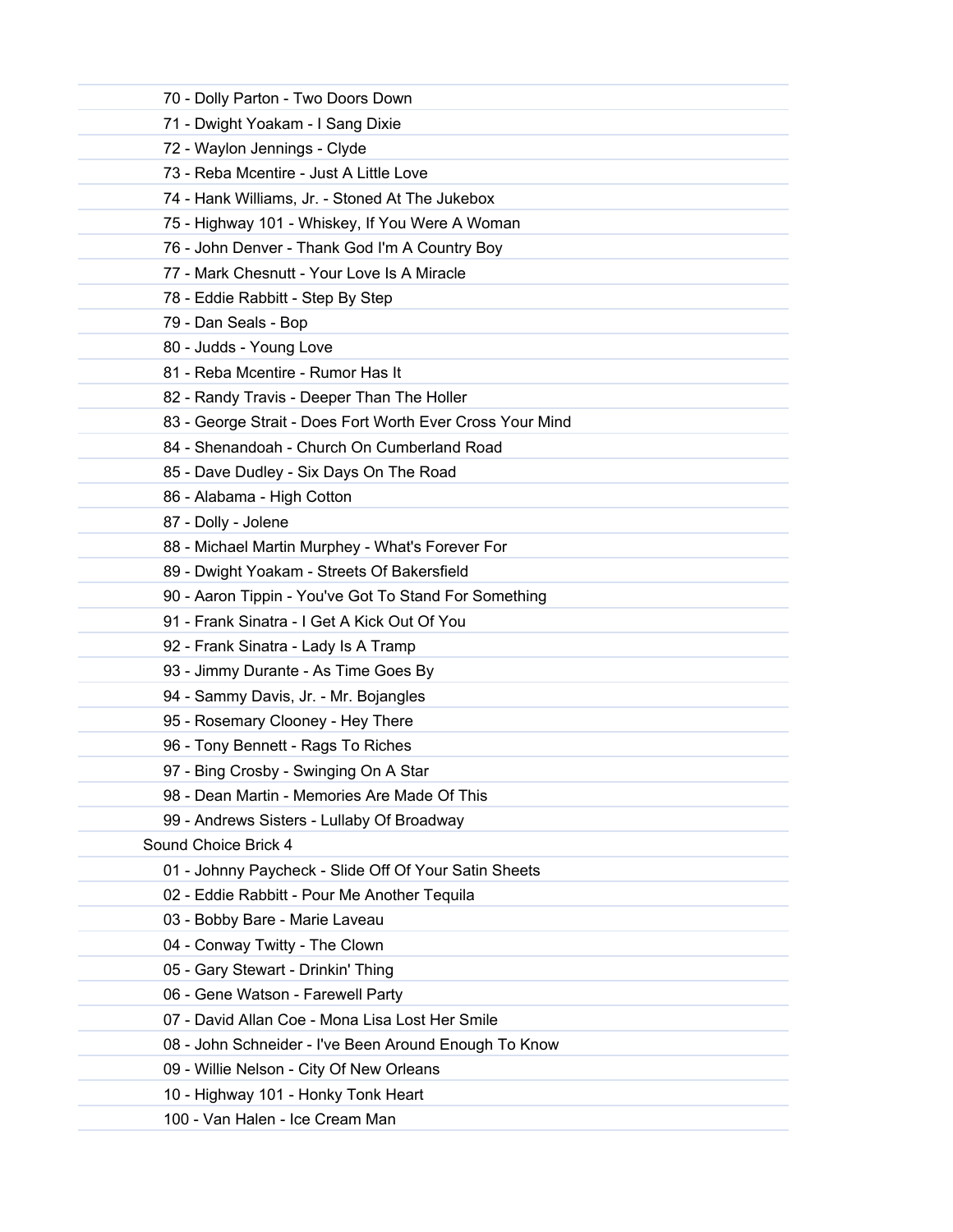| 101 - A Ha - Take On Me                                                 |  |
|-------------------------------------------------------------------------|--|
| 102 - Swing Out Sister - Breakout                                       |  |
| 103 - David Bowie - Modern Love                                         |  |
| 104 - Electric Light Orchestra - Turn To Stone                          |  |
| 105 - GoGo's - Head Over Heels                                          |  |
| 106 - The Moody Blues - I Know You're Out There Somewhere               |  |
| 107 - Styx - Too Much Time On My Hands                                  |  |
| 108 - Grand Funk Railroad - Footstompin' Music                          |  |
| 109 - House Of Pain - Jump Around                                       |  |
| 11 - Lacy J. Dalton - 16th Avenue                                       |  |
| 110 - Turner Overdrive - Let It Ride - Bachman                          |  |
| 111 - Jethro Tull - Living In The Past                                  |  |
| 112 - Pat Benatar - Promises In The Dark                                |  |
| 113 - The Guess Who - No Sugar Tonight/ New Mother Nature               |  |
| 114 - The Grass Roots - Wait A Million Years                            |  |
| 115 - America - Daisy Jane                                              |  |
| 116 - The Moody Blues - Go Now!                                         |  |
| 117 - Pink Floyd - Have A Cigar                                         |  |
| 118 - Toto - I Won't Hold You Back                                      |  |
| 119 - Yes - Long Distance Runaround                                     |  |
| 12 - Eddie Rabbitt - Hearts On Fire                                     |  |
| 120 - Linda Ronstadt - Someone To Lay Down Beside Me                    |  |
| 13 - George Jones - Tennessee Whiskey                                   |  |
| 14 - Dottie West - Are You Happy Baby?                                  |  |
| 15 - Jerry Wallace - If You Leave Me Tonight I'll Cry                   |  |
| 16 - Charley Pride - Is Anybody Goin' To San Antone                     |  |
| 17 - Patty Loveless - When The Fallen Angels Fly                        |  |
| 18 - Michael Johnson - Give Me Wings                                    |  |
| 19 - K.T. Oslin - This Woman                                            |  |
| 20 - Sawyer Brown - Step That Step                                      |  |
| 21 - Steve Wariner - You Can Dream Of Me                                |  |
| 22 - T.G. Sheppard - I'll Be Coming Back For More                       |  |
| 23 - Lee Greenwood - Hearts Aren't Made To Break (They're Made To Love) |  |
| 24 - Gary Morris - I'll Never Stop Loving You                           |  |
| 25 - Don Williams - One Good Well                                       |  |
| 26 - Ricky Skaggs - Cajun Moon                                          |  |
| 27 - Sylvia - Drifter                                                   |  |
| 28 - Vern Gosdin - I'm Still Crazy                                      |  |
| 29 - Michael Johnson - Second Hand Heart                                |  |
| 30 - Johnny Rodriguez - Just Get Up And Close The Door                  |  |
| 31 - The Monkees - A Little Bit Me, A Little Bit You                    |  |
| 32 - Dion - Donna The Prima Donna                                       |  |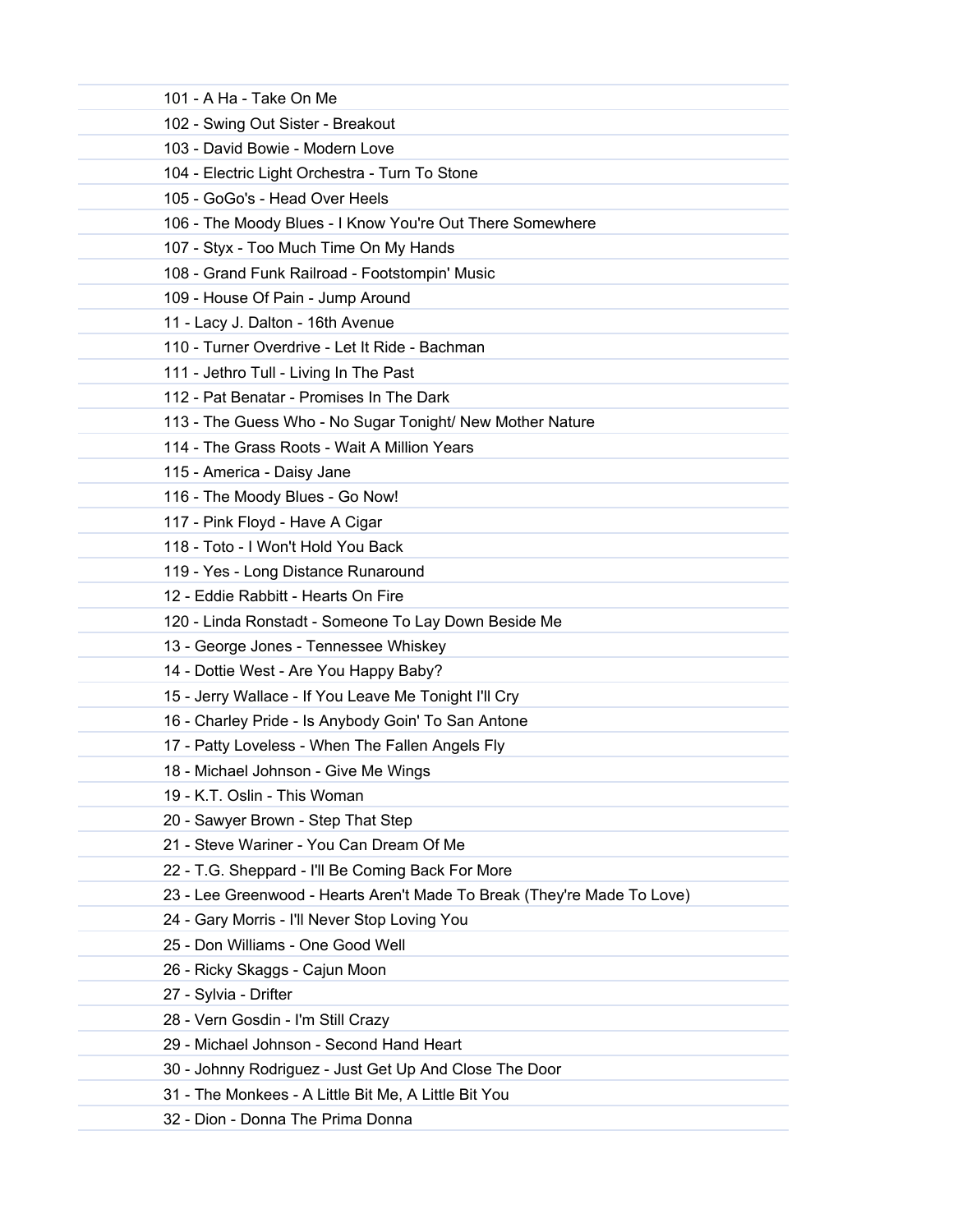| 33 - Roy Orbison - In Dreams             |                                                            |
|------------------------------------------|------------------------------------------------------------|
| 34 - Ricky Nelson - It's Late            |                                                            |
| 35 - Thomas Wayne - Tragedy              |                                                            |
| 36 - Johnny Tillotson - Without You      |                                                            |
| 37 - The Searchers - Needles And Pins    |                                                            |
|                                          | 38 - The Buckinghams - Hey Baby (They're Playing Our Song) |
|                                          | 39 - Seco Singers - I Can Make It With You - The Pozo      |
| 40 - The 4 Seasons - Let's Hang On       |                                                            |
|                                          | 41 - Billy J. Kramer With The Dakotas - Bad To Me          |
| 42 - The Castaways - Liar Liar           |                                                            |
| 43 - Ricky Nelson - Stood Up             |                                                            |
| 44 - Connie Francis - My Happiness       |                                                            |
|                                          | 45 - Gene Pitney - (The Man Who Shot) Liberty Valance      |
|                                          | 46 - Tammy Wynette - Your Good Girl's Gonna Go Bad         |
| 47 - Johnny Horton - Honky-Tonk Man      |                                                            |
| 48 - Kitty Wells - Makin' Believe        |                                                            |
| 49 - Johnny Horton - Johnny Reb          |                                                            |
|                                          | 50 - Little" Jimmy Dickens" - Country Boy                  |
|                                          | 51 - Glen Campbell - Try A Little Kindness                 |
|                                          | 52 - Charlie Walker - Pick Me Up On Your Way Down          |
|                                          | 53 - Buck Owens - Excuse Me (I Think I've Got A Heartache) |
|                                          | 54 - Ray Price - I've Got A New Heartache                  |
| 55 - Ernest Tubb - Soldier's Last Letter |                                                            |
| 56 - Connie Smith - Ain't Had No Lovin'  |                                                            |
| 57 - Carl Smith - Loose Talk             |                                                            |
| 58 - Jim Reeves - I Guess I'm Crazy      |                                                            |
|                                          | 59 - Sonny James - It's The Little Things                  |
|                                          | 60 - Charley Pride - All I Have To Offer You (Is Me)       |
|                                          | 61 - The Police - Don't Stand So Close To Me               |
| 62 - Expos VO - Let Me Be The One        |                                                            |
| 63 - Michael Johnson - Bluer Than Blue   |                                                            |
| 64 - Van Halen - Panama                  |                                                            |
| 65 - Sammy Johns - Chevy Van             |                                                            |
| 66 - Sheena Easton - Almost Over You     |                                                            |
|                                          | 67 - White Plains - My Baby Loves Lovin'                   |
|                                          | 68 - Paul Mccartney - Uncle Albert/ Admiral Halsey         |
|                                          | 69 - The Doobie Brothers - Jesus Is Just Alright           |
| 70 - The Cars - You Might Think          |                                                            |
| 71 - Steely Dan - Do It Again            |                                                            |
| 72 - Heart - Never                       |                                                            |
| 73 - Zz Top - La Grange                  |                                                            |
| 74 - Jody Watley - Don't You Want Me     |                                                            |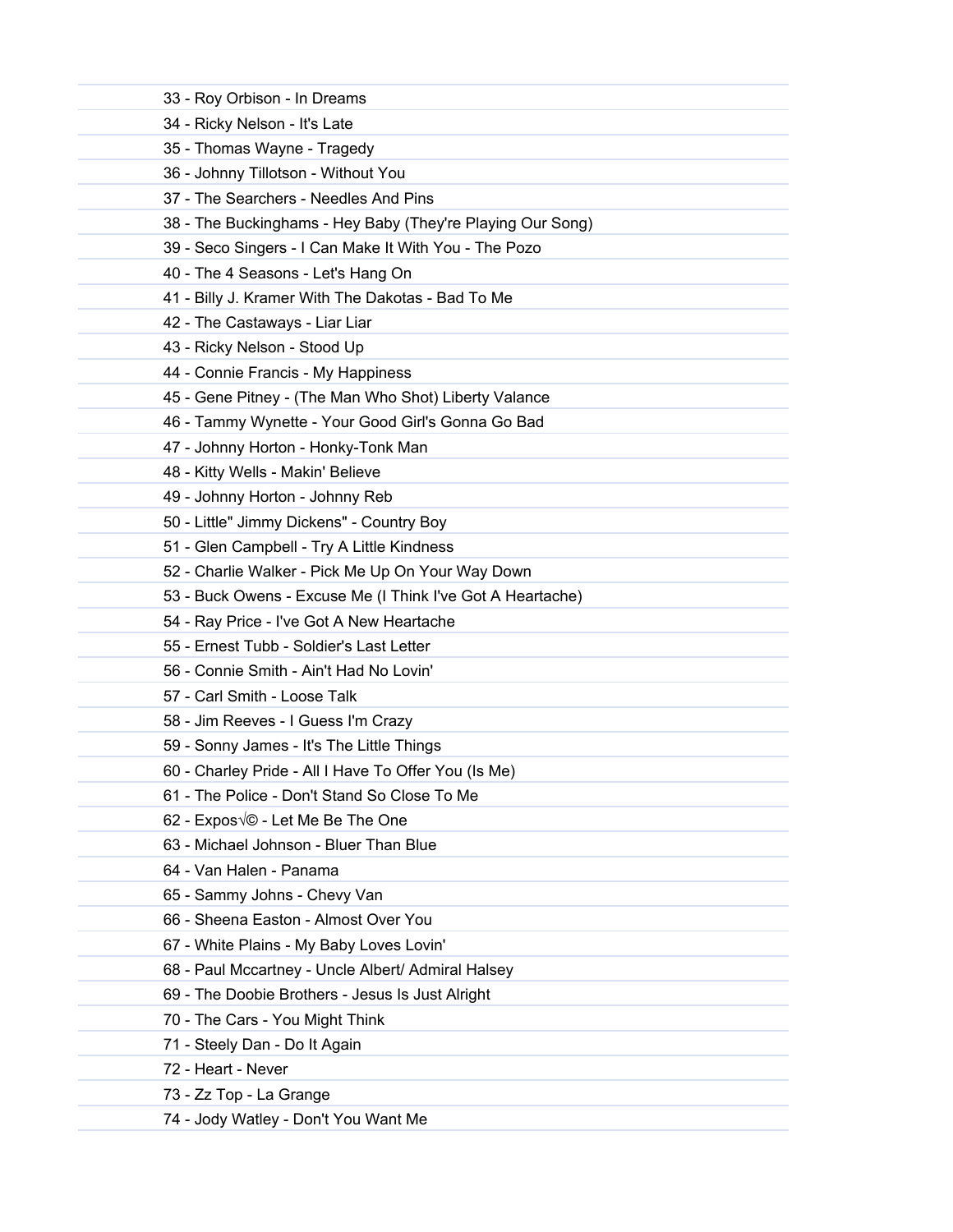| 75 - Carpenters - It's Going To Take Some Time               |
|--------------------------------------------------------------|
| 76 - The Byrds - So You Want To Be A Rock 'N' Roll Star      |
| 77 - Dionne Warwick - Don't Make Me Over                     |
| 78 - Joe Turner - Corinne, Corinna                           |
| 79 - The Turtles - Elenore                                   |
| 80 - Jerry Wallace - Primrose Lane                           |
| 81 - Joanie Sommers - Johnny Get Angry                       |
| 82 - Petula Clark - Don't Sleep In The Subway                |
| 83 - The Cookies - Don't Say Nothin' Bad (About My Baby)     |
| 84 - Tommy James And The Shondells - I Think We're Alone Now |
| 85 - The Yardbirds - Heart Full Of Soul                      |
| 86 - The Videos - Trickle, Trickle                           |
| 87 - Gary Puckett And The Union Gap - Woman, Woman           |
| 88 - Barbara Lewis - Make Me Your Baby                       |
| 89 - Doris Day - If I Give My Heart To You                   |
| 90 - S/Sgt Barry Sadler - The Ballad Of The Green Berets     |
| 91 - Derek And The Dominos - Bell Bottom Blues               |
| 92 - Bob Seger & The Silver Bullet Band - Beautiful Loser    |
| 93 - Tom Petty And The Heartbreakers - You Got Lucky         |
| 94 - Jefferson Starship - Runaway                            |
| 95 - Daryl Hall & John Oates - She's Gone                    |
| 96 - Queen - Bicycle Race                                    |
| 97 - John Cougar Mellencamp - Crumblin' Down                 |
| 98 - Pete Townshend - Let My Love Open The Door              |
| 99 - George Thorogood & The Destroyers - Move It On Over     |
| Sound Choice Brick 5                                         |
| 01 - Ten Years After - I'd Love To Change The World          |
| 02 - Genesis - Misunderstanding                              |
| 03 - Gordon Lightfoot - Rainy Day People                     |
| 04 - Bob Seger & The Silver Bullet Band - Her Strut          |
| 05 - Loverboy - Turn Me Loose                                |
| 06 - The Power Station - Some Like It Hot                    |
| 07 - Aerosmith - Dude (Looks Like A Lady)                    |
| 08 - John Lennon - What Ever Gets You Thru The Night         |
| 09 - The Cars - My Best Friend's Girl                        |
| 10 - U2 - New Year's Day                                     |
| 100 - Charlie Rich - Beautiful Woman                         |
| 101 - B.J. Thomas - Two Car Garage                           |
| 102 - The Forester Sisters - Lonely Alone                    |
| 103 - Glen Campbell - Faithless Love                         |
| 104 - Tanya Tucker - The Jamestown Ferry                     |
| 105 - Gene Watson - Nothing Sure Looked Good On You          |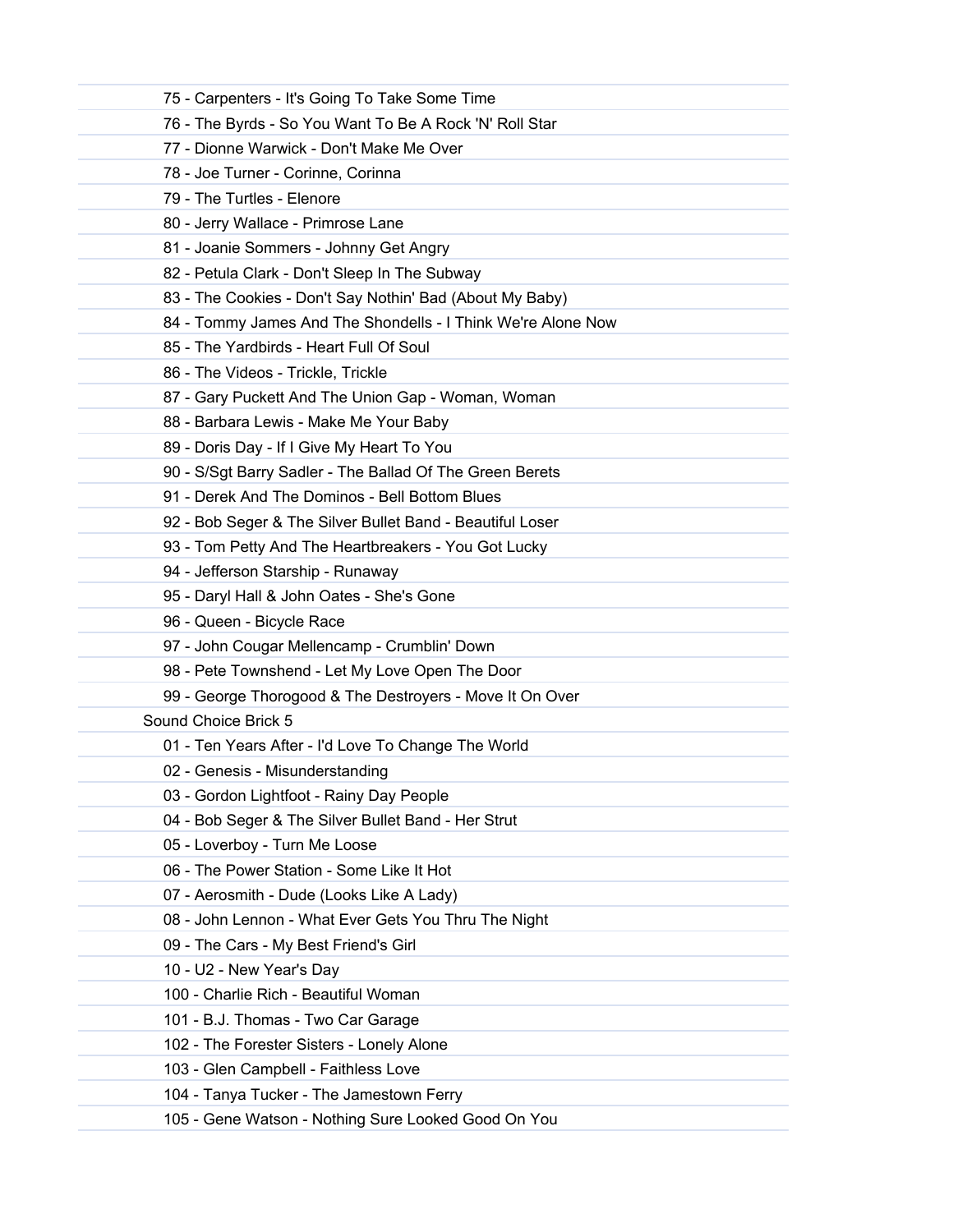| 106 - The Kendalls - You'd Make An Angel Wanna Cheat                  |
|-----------------------------------------------------------------------|
| 107 - The Judds - Had A Dream (For The Heart)                         |
| 108 - Ronnie Milsap - Only One Love In My Life                        |
| 109 - Louise Mandrell - I Wanna Say Yes                               |
| 11 - ZZ Top - Rough Boy                                               |
| 110 - Deborah Allen - Baby I Lied                                     |
| 111 - Freddie Hart - My Hang-Up Is You                                |
| 112 - Sawyer Brown - This Missin' You Heart Of Mine                   |
| 113 - The Forester Sisters - (That's What You Do) When You're In Love |
| 114 - Vern Gosdin - Do You Believe Me Now                             |
| 115 - Johnny Paycheck - Friend, Lover, Wife                           |
| 116 - Keith Whitley - Homecoming '63                                  |
| 117 - Emmylou Harris - Born To Run                                    |
| 118 - Vince Gill - Oklahoma Borderline                                |
| 119 - Ed Bruce - Ever, Never Lovin' You                               |
| 12 - Frank & Moon Unit Zappa - Valley Girl                            |
| 120 - Barbara Mandrell - Tonight My Baby's Coming Home                |
| 13 - Robert Plant - Tall Cool One                                     |
| 14 - Alan Parsons Project - Games People Play                         |
| 15 - Chris De Burgh - Don't Pay The Ferryman                          |
| 16 - John Fogerty - The Old Man Down The Road                         |
| 17 - Daryl Hall & John Oates - You Make My Dreams                     |
| 18 - R.E.M. - The One I Love                                          |
| 19 - Paul McCartney - Let 'Em In                                      |
| 20 - Love And Rockets - So Alive                                      |
| 21 - The Babys - Head First                                           |
| 22 - ABC - Poison Arrow                                               |
| 23 - Rod Stewart - Every Picture Tells A Story                        |
| 24 - England Dan & John Ford Coley - It's Sad To Belong               |
| 25 - Inxs - The One Thing                                             |
| 26 - Dire Straits - So Far Away                                       |
| 27 - Jack Wagner - All I Need                                         |
| 28 - Basia - Time And Tide                                            |
| 29 - Christine Mcvie - Got A Hold On Me                               |
| 30 - Sweet - Love Is Like Oxygen                                      |
| 31 - Loverboy - Lovin' Every Minute Of It                             |
| 32 - Van Halen - Ain't Talkin' 'Bout Love                             |
| 33 - Aerosmith - Janie's Got A Gun                                    |
| 34 - Styx - Mr. Roboto                                                |
| 35 - Ozzy Osbourne - No More Tears                                    |
| 36 - Poison - Talk Dirty To Me                                        |
| 37 - DIO - Rainbow In The Dark                                        |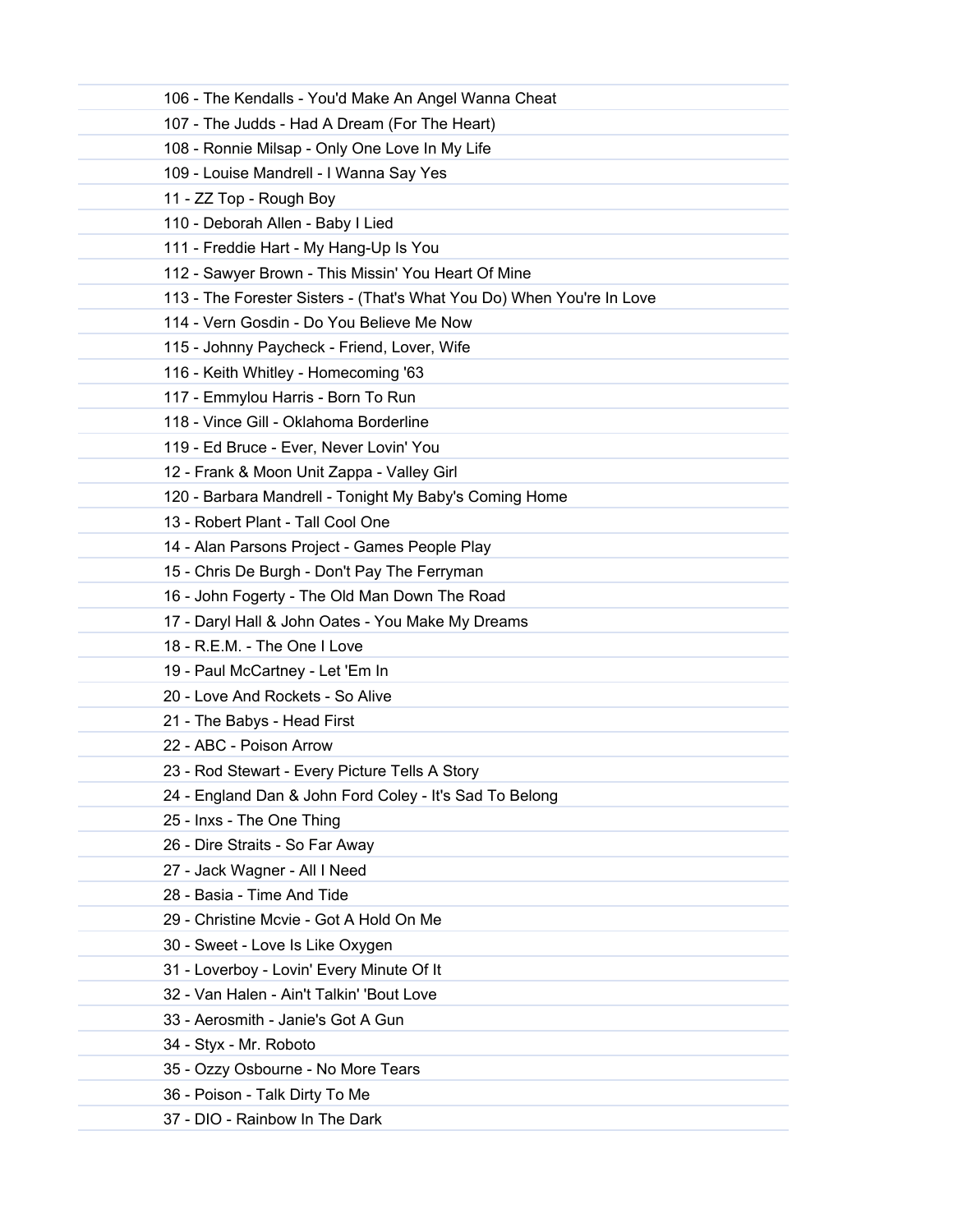| 38 - Queensryche - Another Rainy Night (Without You)                              |
|-----------------------------------------------------------------------------------|
| 39 - AC/DC - Highway To Hell                                                      |
| 40 - Ratt - Back For More                                                         |
| 41 - Slaughter - Up All Night                                                     |
| 42 - David Lee Roth - Yankee Rose                                                 |
| 43 - Motley Crue - Looks That Kill                                                |
| 44 - Cinderella - Somebody Save Me                                                |
| 45 - Winger - Headed For A Heartbreak                                             |
| 46 - Skeeter Davis - I Can't Stay Mad At You                                      |
| 47 - Pat Boone - I Almost Lost My Mind                                            |
| 48 - The Guess Who - Shakin' All Over                                             |
| 49 - Paul Revere And The Raiders - Hungry                                         |
| 50 - Small Faces - Itchycoo Park                                                  |
| 51 - The Grass Roots - Let's Live For Today                                       |
| 52 - Ed Ames - My Cup Runneth Over                                                |
| 53 - Jack Scott - What In The World's Come Over You                               |
| 54 - Buddy Holly - It Doesn't Matter Anymore                                      |
| 55 - Ricky Nelson - Lonesome Town                                                 |
| 56 - Chad & Jeremy - A Summer Song                                                |
| 57 - The Impressions - It's All Right                                             |
| 58 - Lou Christie - Two Faces Have I                                              |
| 59 - Neil Sedaka - Next Door To An Angel                                          |
| 60 - Dave Clark Five - Can't You See That She's Mine                              |
| 61 - Little" Jimmy Dickens" - May The Bird Of Paradise Fly Up Your Nose           |
| 62 - Hank Locklin - Send Me The Pillow That You Dream On                          |
| 63 - Roy Clark - Tips Of My Fingers                                               |
| 64 - Marty Robbins - I Walk Alone                                                 |
| 65 - Patsy Cline - Imagine That                                                   |
| 66 - Jody Miller - Queen Of The House                                             |
| 67 - Tammy Wynette - The Ways To Love A Man                                       |
| 68 - Eddy Arnold - Just A Little Lovin' (Will Go A Long, Long Way)                |
| 69 - Hank Williams - Settin' The Woods On Fire                                    |
| 70 - Lefty Frizzell - She's Gone Gone Gone                                        |
| 71 - George Jones - You Comb Her Hair                                             |
| 72 - Kitty Wells - Amigo's Guitar                                                 |
| 73 - George Jones - A Girl I Used To Know                                         |
| 74 - Wanda Jackson - In The Middle Of A Heartache                                 |
| 75 - Tex Williams And His Western Caravan - Smoke! Smoke! Smoke! (That Cigarette) |
| 76 - Charlie Daniels Band - The Legend Of Wooley Swamp                            |
| 77 - Marty Robbins - Walking Piece Of Heaven                                      |
| 78 - Johnny Cash - A Thing Called Love                                            |
| 79 - Randy Travis - Promises                                                      |